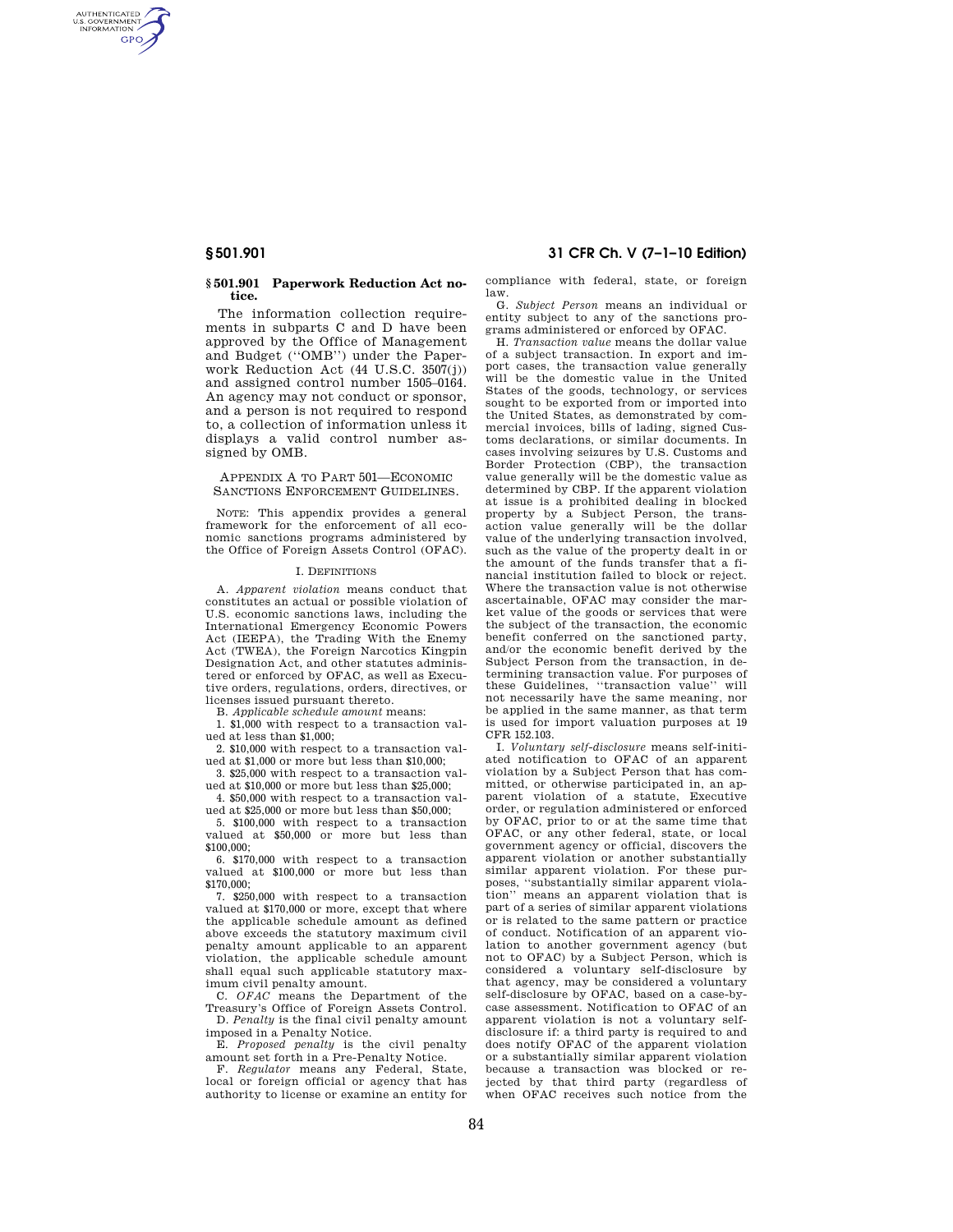# Office of Foreign Assets Control, Treasury **Pr. 501, App. A**

third party and regardless of whether the Subject Person was aware of the third party's disclosure); the disclosure includes false or misleading information; the disclosure (when considered along with supplemental information provided by the Subject Person) is materially incomplete; the disclosure is not self-initiated (including when the disclosure results from a suggestion or order of a federal or state agency or official); or, when the Subject Person is an entity, the disclosure is made by an individual in a Subject Person entity without the authorization of the entity's senior management. Responding to an administrative subpoena or other inquiry from, or filing a license application with, OFAC is not a voluntary self-disclosure. In addition to notification, a voluntary self-disclosure must include, or be followed within a reasonable period of time by, a report of sufficient detail to afford a complete understanding of an apparent violation's circumstances, and should also be followed by responsiveness to any follow-up inquiries by OFAC. (As discussed further below, a Subject Person's level of cooperation with OFAC is an important factor in determining the appropriate enforcement response to an apparent violation even in the absence of a voluntary self-disclosure as defined herein; disclosure by a Subject Person generally will result in mitigation insofar as it represents cooperation with OFAC's investigation.)

## II. TYPES OF RESPONSES TO APPARENT VIOLATIONS

Depending on the facts and circumstances of a particular case, an OFAC investigation may lead to one or more of the following actions:

A. *No Action.* If OFAC determines that there is insufficient evidence to conclude that a violation has occurred and/or, based on an analysis of the General Factors outlined in Section III of these Guidelines, concludes that the conduct does not rise to a level warranting an administrative response, then no action will be taken. In those cases in which OFAC is aware that the Subject Person has knowledge of OFAC's investigation, OFAC generally will issue a letter to the Subject Person indicating that the investigation is being closed with no administrative action being taken. A no-action determination represents a final determination as to the apparent violation, unless OFAC later learns of additional related violations or other relevant facts.

B. *Request Additional Information.* If OFAC determines that additional information regarding the apparent violation is needed, it may request further information from the Subject Person or third parties, including through an administrative subpoena issued pursuant to 31 CFR 501.602. In the case of an institution subject to regulation where

OFAC has entered into a Memorandum of Understanding (MOU) with the Subject Person's regulator. OFAC will follow the procedures set forth in such MOU regarding consultation with the regulator. Even in the absence of an MOU, OFAC may seek relevant information about a regulated institution and/or the conduct constituting the apparent violation from the institution's federal, state, or foreign regulator. Upon receipt of information determined to be sufficient to assess the apparent violation, OFAC will decide, based on an analysis of the General Factors outlined in Section III of these Guidelines, whether to pursue further enforcement action or whether some other response to the apparent violation is appropriate.

C. *Cautionary Letter:* If OFAC determines that there is insufficient evidence to conclude that a violation has occurred or that a Finding of Violation or a civil monetary penalty is not warranted under the circumstances, but believes that the underlying conduct could lead to a violation in other circumstances and/or that a Subject Person does not appear to be exercising due diligence in assuring compliance with the statutes, Executive orders, and regulations that OFAC enforces, OFAC may issue a cautionary letter, which may convey OFAC's concerns about the underlying conduct and/ or the Subject Person's OFAC compliance policies, practices and/or procedures. A cautionary letter represents a final enforcement response to the apparent violation, unless OFAC later learns of additional related violations or other relevant facts, but does not constitute a final agency determination as to whether a violation has occurred.

D. *Finding of Violation:* If OFAC determines that a violation has occurred and considers it important to document the occurrence of a violation and, based on an analysis of the General Factors outlined in Section III of these Guidelines, concludes that the Subject Person's conduct warrants an administrative response but that a civil monetary penalty is not the most appropriate response, OFAC may issue a Finding of Violation that identifies the violation. A Finding of Violation may also convey OFAC's concerns about the violation and/or the Subject Person's OFAC compliance policies, practices and/or procedures, and/or identify the need for further compliance steps to be taken. A Finding of Violation represents a final enforcement response to the violation, unless OFAC later learns of additional related violations or other relevant facts, and constitutes a final agency determination that a violation has occurred. A Finding of Violation will afford the Subject Person an opportunity to respond to OFAC's determination that a violation has occurred before that determination becomes final. In the event a Subject Person so responds, the initial Finding of Violation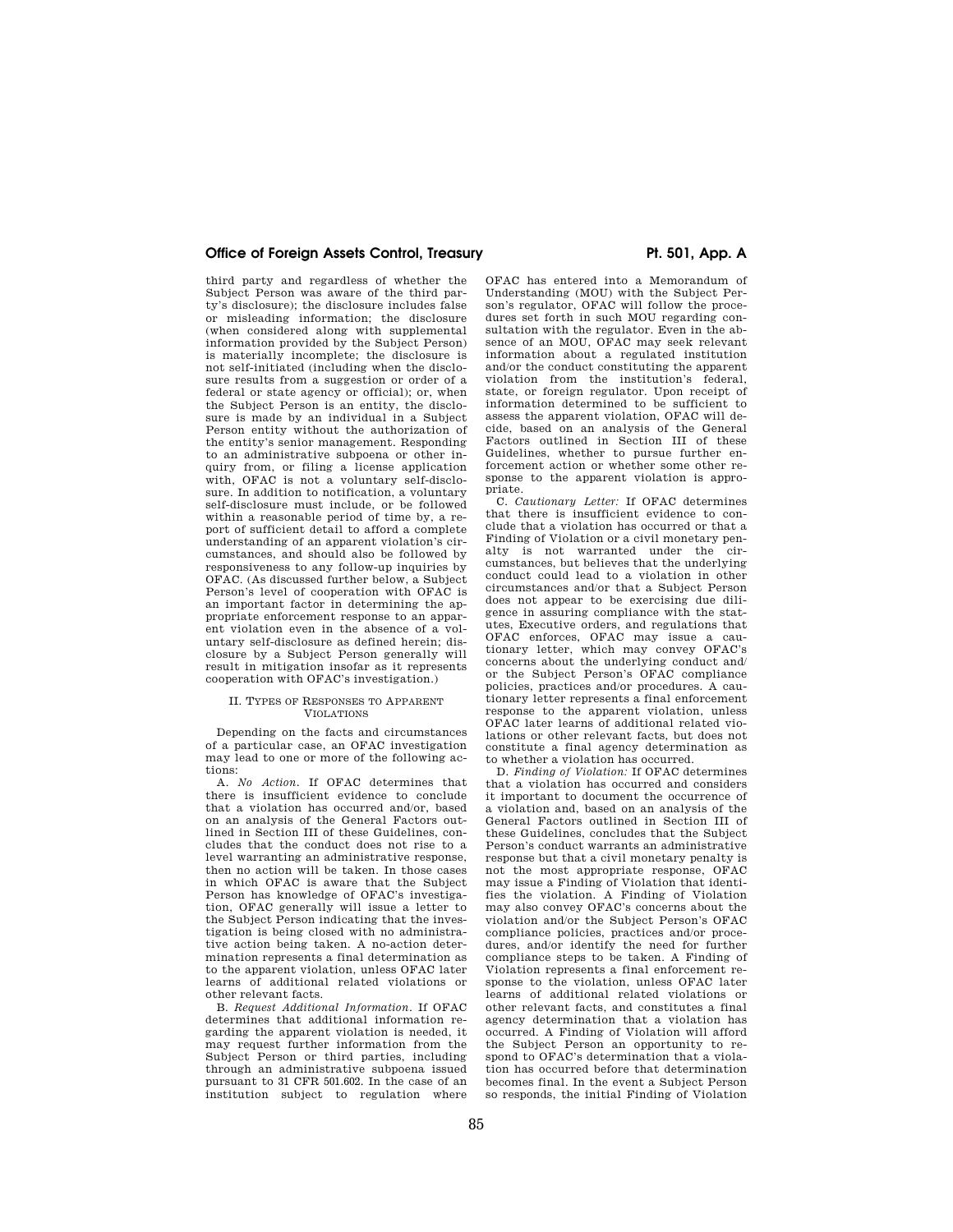will not constitute a final agency determination that a violation has occurred. In such cases, after considering the response received, OFAC will inform the Subject Person of its final enforcement response to the apparent violation.

E. *Civil Monetary Penalty.* If OFAC determines that a violation has occurred and, based on an analysis of the General Factors outlined in Section III of these Guidelines, concludes that the Subject Person's conduct warrants the imposition of a monetary penalty, OFAC may impose a civil monetary penalty. Civil monetary penalty amounts will be determined as discussed in Section V of these Guidelines. The imposition of a civil monetary penalty constitutes a final agency determination that a violation has occurred and represents a final civil enforcement response to the violation. OFAC will afford the Subject Person an opportunity to respond to OFAC's determination that a violation has occurred before a final penalty is imposed.

F. *Criminal Referral.* In appropriate circumstances, OFAC may refer the matter to appropriate law enforcement agencies for criminal investigation and/or prosecution. Apparent sanctions violations that OFAC has referred for criminal investigation and/ or prosecution also may be subject to OFAC civil penalty or other administrative action.

G. *Other Administrative Actions.* In addition to or in lieu of other administrative actions, OFAC may also take the following administrative actions in response to an apparent violation:

1. *License Denial, Suspension, Modification, or Revocation.* OFAC authorizations to engage in a transaction (including the release of blocked funds) pursuant to a general or specific license may be withheld, denied, suspended, modified, or revoked in response to an apparent violation.

2. *Cease and Desist Order.* OFAC may order the Subject Person to cease and desist from conduct that is prohibited by any of the sanctions programs enforced by OFAC when OFAC has reason to believe that a Subject Person has engaged in such conduct and/or that such conduct is ongoing or may recur.

### III. GENERAL FACTORS AFFECTING ADMINISTRATIVE ACTION

As a general matter, OFAC will consider some or all of the following General Factors in determining the appropriate administrative action in response to an apparent violation of U.S. sanctions by a Subject Person, and, where a civil monetary penalty is imposed, in determining the appropriate amount of any such penalty:

A. *Willful or Reckless Violation of Law:* a Subject Person's willfulness or recklessness in violating, attempting to violate, conspiring to violate, or causing a violation of the law. Generally, to the extent the conduct at issue is the result of willful conduct or a

# **Pt. 501, App. A 31 CFR Ch. V (7–1–10 Edition)**

deliberate intent to violate, attempt to violate, conspire to violate, or cause a violation of the law, the OFAC enforcement response will be stronger. Among the factors OFAC may consider in evaluating willfulness or recklessness are:

1. *Willfulness.* Was the conduct at issue the result of a decision to take action with the knowledge that such action would constitute a violation of U.S. law? Did the Subject Person know that the underlying conduct constituted, or likely constituted, a violation of U.S. law at the time of the conduct?

2. *Recklessness.* Did the Subject Person demonstrate reckless disregard for U.S. sanctions requirements or otherwise fail to exercise a minimal degree of caution or care in avoiding conduct that led to the apparent violation? Were there warning signs that should have alerted the Subject Person that an action or failure to act would lead to an apparent violation?

3. *Concealment.* Was there an effort by the Subject Person to hide or purposely obfuscate its conduct in order to mislead OFAC, Federal, State, or foreign regulators, or other parties involved in the conduct about an apparent violation?

4. *Pattern of Conduct.* Did the apparent violation constitute or result from a pattern or practice of conduct or was it relatively isolated and atypical in nature?

5. *Prior Notice.* Was the Subject Person on notice, or should it reasonably have been on notice, that the conduct at issue, or similar conduct, constituted a violation of U.S. law?

6. *Management Involvement.* In cases of entities, at what level within the organization did the willful or reckless conduct occur? Were supervisory or managerial level staff aware, or should they reasonably have been aware, of the willful or reckless conduct?

B. *Awareness of Conduct at Issue:* the Subject Person's awareness of the conduct giving rise to the apparent violation. Generally, the greater a Subject Person's actual knowledge of, or reason to know about, the conduct constituting an apparent violation, the stronger the OFAC enforcement response will be. In the case of a corporation, awareness will focus on supervisory or managerial level staff in the business unit at issue, as well as other senior officers and managers. Among the factors OFAC may consider in evaluating the Subject Person's awareness of the conduct at issue are:

1. *Actual Knowledge.* Did the Subject Person have actual knowledge that the conduct giving rise to an apparent violation took place? Was the conduct part of a business process, structure or arrangement that was designed or implemented with the intent to prevent or shield the Subject Person from having such actual knowledge, or was the conduct part of a business process, structure or arrangement implemented for other legitimate reasons that made it difficult or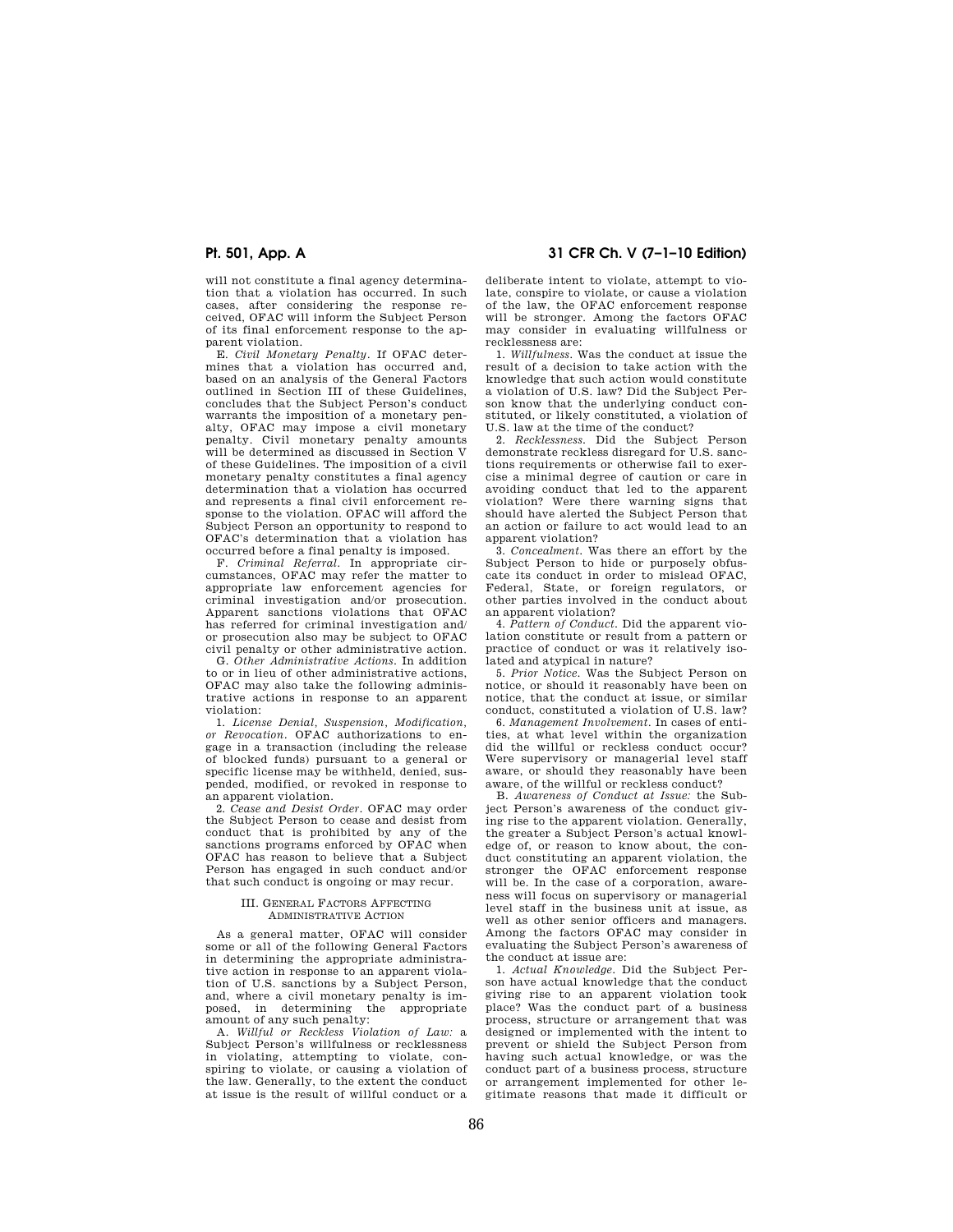# **Office of Foreign Assets Control, Treasury example 2011 Pt. 501, App. A**

impossible for the Subject Person to have actual knowledge?

2. *Reason to Know.* If the Subject Person did not have actual knowledge that the conduct took place, did the Subject Person have reason to know, or should the Subject Person reasonably have known, based on all readily available information and with the exercise of reasonable due diligence, that the conduct would or might take place?

3. *Management Involvement.* In the case of an entity, was the conduct undertaken with the explicit or implicit knowledge of senior management, or was the conduct undertaken by personnel outside the knowledge of senior management? If the apparent violation was undertaken without the knowledge of senior management, was there oversight intended to detect and prevent violations, or did the lack of knowledge by senior management result from disregard for its responsibility to comply with applicable sanctions laws?

C. *Harm to Sanctions Program Objectives:* the actual or potential harm to sanctions program objectives caused by the conduct giving rise to the apparent violation. Among the factors OFAC may consider in evaluating the harm to sanctions program objectives are:

1. *Economic or Other Benefit to the Sanctioned Individual, Entity, or Country:* the economic or other benefit conferred or attempted to be conferred to sanctioned individuals, entities, or countries as a result of an apparent violation, including the number, size, and impact of the transactions constituting an apparent violation(s), the length of time over which they occurred, and the nature of the economic or other benefit conferred. OFAC may also consider the causal link between the Subject Person's conduct and the economic benefit conferred or attempted to be conferred.

2. *Implications for U.S. Policy:* the effect that the circumstances of the apparent violation had on the integrity of the U.S. sanctions program and the related policy objectives involved.

3. *License Eligibility:* whether the conduct constituting the apparent violation likely would have been licensed by OFAC under existing licensing policy.

4. *Humanitarian activity:* whether the conduct at issue was in support of a humanitarian activity.

D. *Individual Characteristics:* the particular circumstances and characteristics of a Subject Person. Among the factors OFAC may consider in evaluating individual characteristics are:

1. *Commercial Sophistication:* the commercial sophistication and experience of the Subject Person. Is the Subject Person an individual or an entity? If an individual, was the conduct constituting the apparent violation for personal or business reasons?

2. *Size of Operations and Financial Condition:* the size of a Subject Person's business operations and overall financial condition, where such information is available and relevant. Qualification of the Subject Person as a small business or organization for the purposes of the Small Business Regulatory Enforcement Fairness Act, as determined by reference to the applicable regulations of the Small Business Administration, may also be considered.

3. *Volume of Transactions:* the total volume of transactions undertaken by the Subject Person on an annual basis, with attention given to the apparent violations as compared with the total volume.

4. *Sanctions History:* the Subject Person's sanctions history, including OFAC's issuance of prior penalties, findings of violations or cautionary, warning or evaluative letters, or other administrative actions (including settlements). As a general matter, OFAC will only consider a Subject Person's sanctions history for the five years preceding the date of the transaction giving rise to the apparent violation.

E. *Compliance Program:* the existence, nature and adequacy of a Subject Person's riskbased OFAC compliance program at the time of the apparent violation, where relevant. In the case of an institution subject to regulation where OFAC has entered into a Memorandum of Understanding (MOU) with the Subject Person's regulator, OFAC will follow the procedures set forth in such MOU regarding consultation with the regulator with regard to the quality and effectiveness of the Subject Person's compliance program. Even in the absence of an MOU, OFAC may take into consideration the views of federal, state, or foreign regulators, where relevant. Further information about risk-based compliance programs for financial institutions is set forth in the annex hereto.

F. *Remedial Response:* the Subject Person's corrective action taken in response to the apparent violation. Among the factors OFAC may consider in evaluating the remedial response are:

1. The steps taken by the Subject Person upon learning of the apparent violation. Did the Subject Person immediately stop the conduct at issue?

2. In the case of an entity, the processes followed to resolve issues related to the apparent violation. Did the Subject Person discover necessary information to ascertain the causes and extent of the apparent violation, fully and expeditiously? Was senior management fully informed? If so, when?

3. In the case of an entity, whether the Subject Person adopted new and more effective internal controls and procedures to prevent a recurrence of the apparent violation. If the Subject Person did not have an OFAC compliance program in place at the time of the apparent violation, did it implement one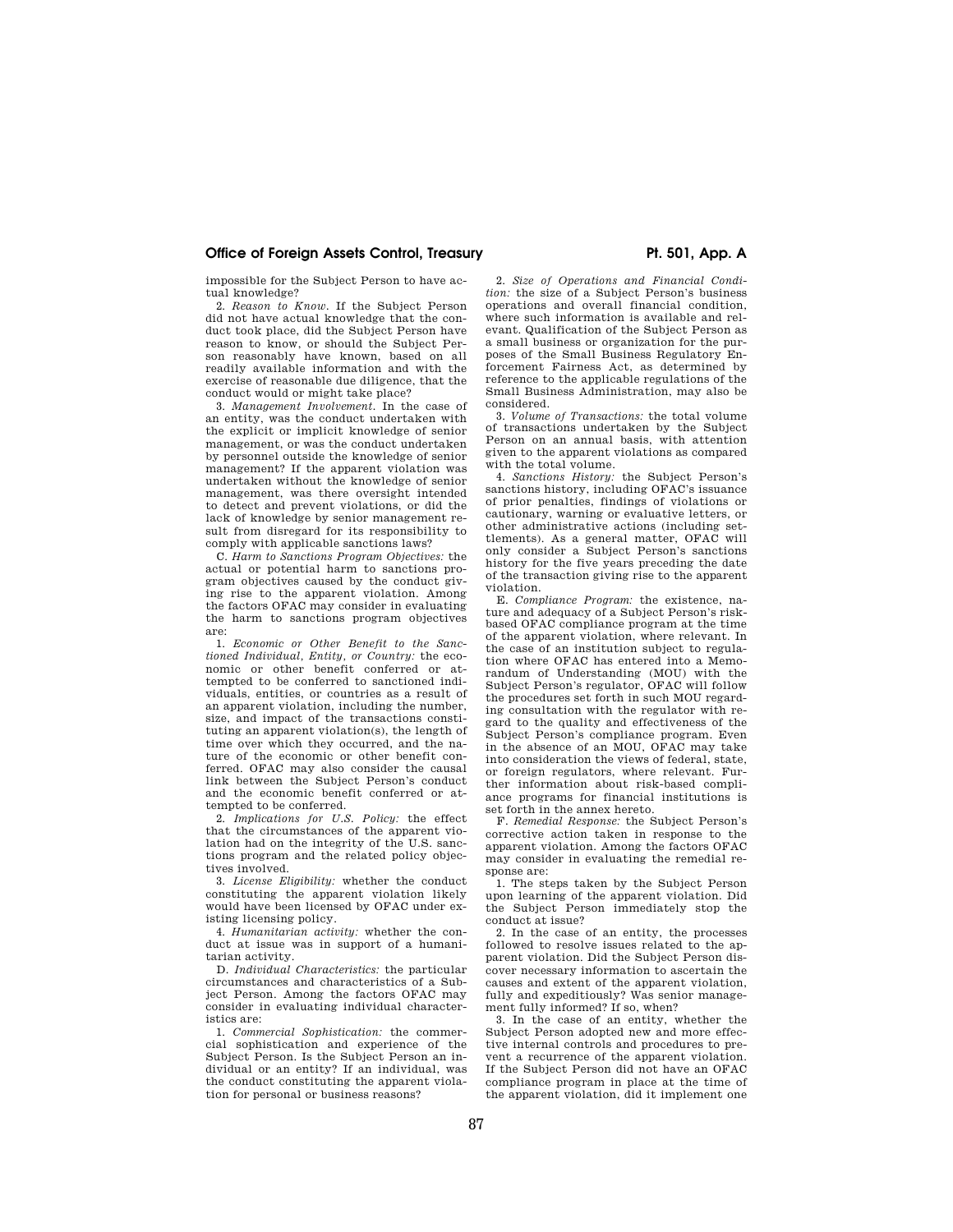upon discovery of the apparent violations? If it did have an OFAC compliance program, did it take appropriate steps to enhance the program to prevent the recurrence of similar violations? Did the entity provide the individual(s) responsible for the apparent violation with additional training, and/or take other appropriate action, to ensure that similar violations do not occur in the future?

4. Where applicable, whether the Subject Person undertook a thorough review to identify other possible violations.

G. *Cooperation with OFAC:* the nature and extent of the Subject Person's cooperation with OFAC. Among the factors OFAC may consider in evaluating cooperation with OFAC are:

1. Did the Subject Person voluntarily selfdisclose the apparent violation to OFAC?

2. Did the Subject Person provide OFAC with all relevant information regarding an apparent violation (whether or not voluntarily self-disclosed)?

3. Did the Subject Person research and disclose to OFAC relevant information regarding any other apparent violations caused by the same course of conduct?

4. Was information provided voluntarily or in response to an administrative subpoena?

5. Did the Subject Person cooperate with, and promptly respond to, all requests for information?

6. Did the Subject Person enter into a statute of limitations tolling agreement, if requested by OFAC (particularly in situations where the apparent violations were not immediately notified to or discovered by OFAC, in particularly complex cases, and in cases in which the Subject Person has requested and received additional time to respond to a request for information from OFAC)? If so, the Subject Person's entering into a tolling agreement will be deemed a mitigating factor. NOTE: a Subject Person's refusal to enter into a tolling agreement will not be considered by OFAC as an aggravating factor in assessing a Subject Person's cooperation or otherwise under the Guidelines.

Where appropriate, OFAC will publicly note substantial cooperation provided by a Subject Person.

H. *Timing of apparent violation in relation to imposition of sanctions:* the timing of the apparent violation in relation to the adoption of the applicable prohibitions, particularly if the apparent violation took place immediately after relevant changes in the sanctions program regulations or the addition of a new name to OFAC's List of Specially Designated Nationals and Blocked Persons (SDN List).

I. *Other enforcement action:* other enforcement actions taken by federal, state, or local agencies against the Subject Person for the apparent violation or similar apparent violations, including whether the settlement of alleged violations of OFAC regulations is

# **Pt. 501, App. A 31 CFR Ch. V (7–1–10 Edition)**

part of a comprehensive settlement with other federal, state, or local agencies.

J. *Future Compliance/Deterrence Effect:* the impact administrative action may have on promoting future compliance with U.S. economic sanctions by the Subject Person and similar Subject Persons, particularly those in the same industry sector.

K. *Other relevant factors on a case-by-case basis:* such other factors that OFAC deems relevant on a case-by-case basis in determining the appropriate enforcement response and/or the amount of any civil monetary penalty. OFAC will consider the totality of the circumstances to ensure that its enforcement response is proportionate to the nature of the violation.

## IV. CIVIL PENALTIES FOR FAILURE TO COMPLY WITH A REQUIREMENT TO FURNISH INFORMA-TION OR KEEP RECORDS

As a general matter, the following civil penalty amounts shall apply to a Subject Person's failure to comply with a requirement to furnish information or maintain records:

A. The failure to comply with a requirement to furnish information pursuant to 31 CFR 501.602 may result in a penalty in an amount up to \$20,000, irrespective of whether any other violation is alleged. Where OFAC has reason to believe that the apparent violation(s) that is the subject of the requirement to furnish information involves a transaction(s) valued at greater than \$500,000, a failure to comply with a requirement to furnish information may result in a penalty in an amount up to \$50,000, irrespective of whether any other violation is alleged. A failure to comply with a requirement to furnish information may be considered a continuing violation, and the penalties described above may be imposed each month that a party has continued to fail to comply with the requirement to furnish information. OFAC may also seek to have a requirement to furnish information judicially enforced. Imposition of a civil monetary penalty for failure to comply with a requirement to furnish information does not preclude OFAC from seeking such judicial enforcement of the requirement to furnish information.

B. The late filing of a required report, whether set forth in regulations or in a specific license, may result in a civil monetary penalty in an amount up to \$2,500, if filed within the first 30 days after the report is due, and a penalty in an amount up to \$5,000 if filed more than 30 days after the report is due. If the report relates to blocked assets, the penalty may include an additional \$1,000 for every 30 days that the report is overdue, up to five years.

C. The failure to maintain records in conformance with the requirements of OFAC's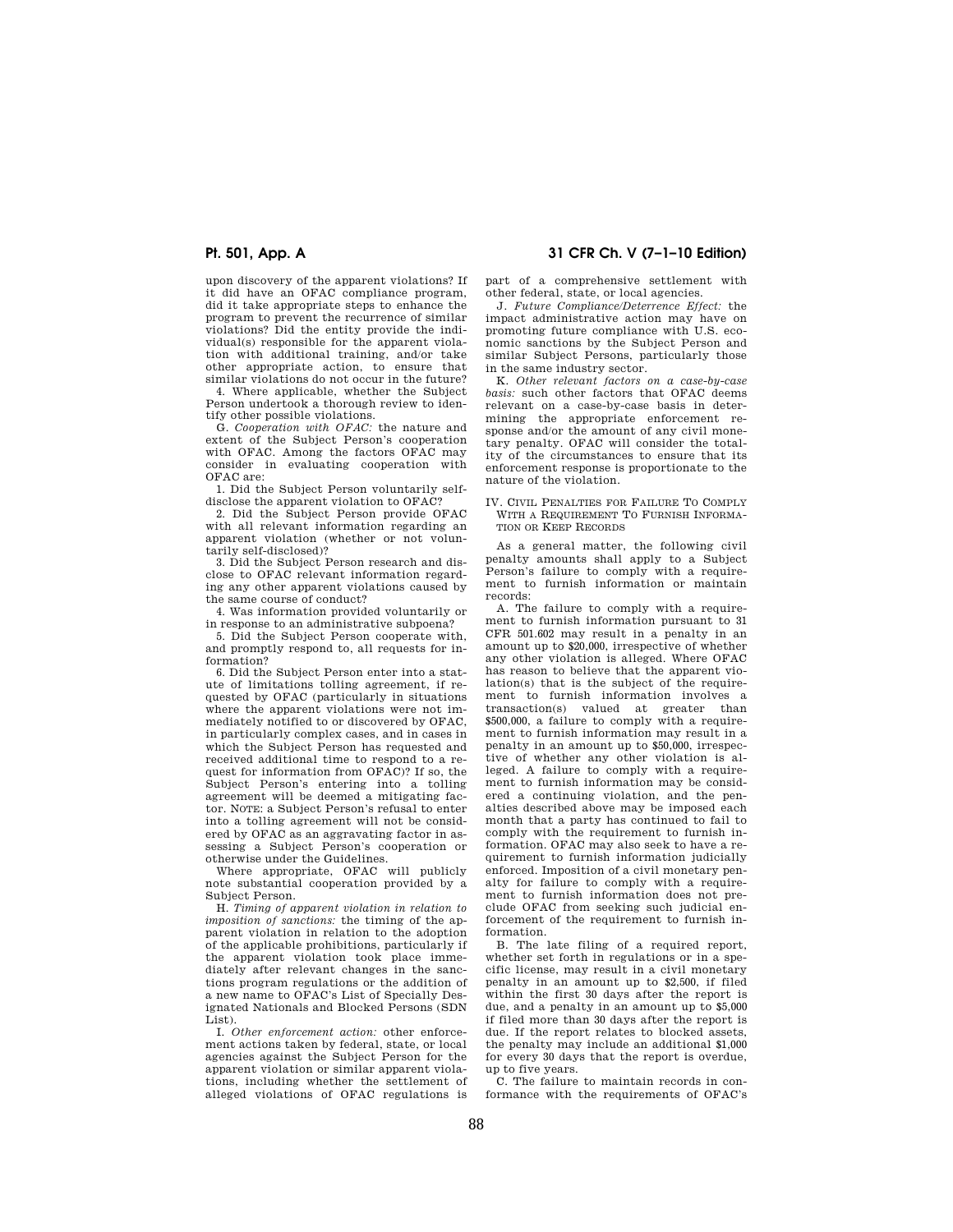# **Office of Foreign Assets Control, Treasury example 2011 Rep. A 2011, App. A**

regulations or of a specific license may result in a penalty in an amount up to \$50,000.

# V. CIVIL PENALTIES

OFAC will review the facts and circumstances surrounding an apparent violation and apply the General Factors for Taking Administrative Action in Section III above in determining whether to initiate a civil penalty proceeding and in determining the amount of any civil monetary penalty. OFAC will give careful consideration to the appropriateness of issuing a cautionary letter or Finding of Violation in lieu of the imposition of a civil monetary penalty.

### *A. Civil Penalty Process*

1. *Pre-Penalty Notice.* If OFAC has reason to believe that a sanctions violation has occurred and believes that a civil monetary penalty is appropriate, it will issue a Pre-Penalty Notice in accordance with the procedures set forth in the particular regulations governing the conduct giving rise to the apparent violation. The amount of the proposed penalty set forth in the Pre-Penalty Notice will reflect OFAC's preliminary assessment of the appropriate penalty amount, based on information then in OFAC's possession. The amount of the final penalty may change as OFAC learns additional relevant information. If, after issuance of a Pre-Penalty Notice, OFAC determines that a penalty in an amount that represents an increase of more than 10 percent from the proposed penalty set forth in the Pre-Penalty Notice is appropriate, or if OFAC intends to allege additional violations, it will issue a revised Pre-Penalty Notice setting forth the new proposed penalty amount and/or alleged violations.

a. In general, the Pre-Penalty Notice will set forth the following with respect to the specific violations alleged and the proposed penalties:

i. Description of the alleged violations, including the number of violations and their value, for which a penalty is being proposed;

ii. Identification of the regulatory or other provisions alleged to have been violated;

iii. Identification of the base category (defined below) according to which the proposed penalty amount was calculated and the General Factors that were most relevant to the determination of the proposed penalty amount;

iv. The maximum amount of the penalty to which the Subject Person could be subject under applicable law; and

v. The proposed penalty amount, determined in accordance with the provisions set forth in these Guidelines.

b. The Pre-Penalty Notice will also include information regarding how to respond to the Pre-Penalty Notice including:

i. A statement that the Subject Person may submit a written response to the Pre-Penalty Notice by a date certain addressing the alleged violation(s), the General Factors Affecting Administrative Action set forth in Section III of these Guidelines, and any other information or evidence that the Subject Person deems relevant to OFAC's consideration.

ii. A statement that a failure to respond to the Pre-Penalty Notice may result in the imposition of a civil monetary penalty.

2. *Response to Pre-Penalty Notice.* A Subject Person may submit a written response to the Pre-Penalty Notice in accordance with the procedures set forth in the particular regulations governing the conduct giving rise to the apparent violation. Generally, the response should either agree to the proposed penalty set forth in the Pre-Penalty Notice or set forth reasons why a penalty should not be imposed or, if imposed, why it should be a lesser amount than proposed, with particular attention paid to the General Factors Affecting Administrative Action set forth in Section III of these Guidelines. The response should include all documentary or other evidence available to the Subject Person that supports the arguments set forth in the response. OFAC will consider all relevant materials submitted.

3. *Penalty Notice.* If OFAC receives no response to a Pre-Penalty Notice within the time prescribed in the Pre-Penalty Notice, or if following the receipt of a response to a Pre-Penalty Notice and a review of the information and evidence contained therein OFAC concludes that a civil monetary penalty is warranted, a Penalty Notice generally will be issued in accordance with the procedures set forth in the particular regulations governing the conduct giving rise to the violation. A Penalty Notice constitutes a final agency determination that a violation has occurred. The penalty amount set forth in the Penalty Notice will take into account relevant additional information provided in response to a Pre-Penalty Notice. In the absence of a response to a Pre-Penalty Notice, the penalty amount set forth in the Penalty Notice will generally be the same as the proposed penalty set forth in the Pre-Penalty Notice.

4. *Referral to Financial Management Division.* The imposition of a civil monetary penalty pursuant to a Penalty Notice creates a debt due the U.S. Government. OFAC will advise Treasury's Financial Management Division upon the imposition of a penalty. The Financial Management Division may take follow-up action to collect the penalty assessed if it is not paid within the prescribed time period set forth in the Penalty Notice. In addition or instead, the matter may be referred to the U.S. Department of Justice for appropriate action to recover the penalty.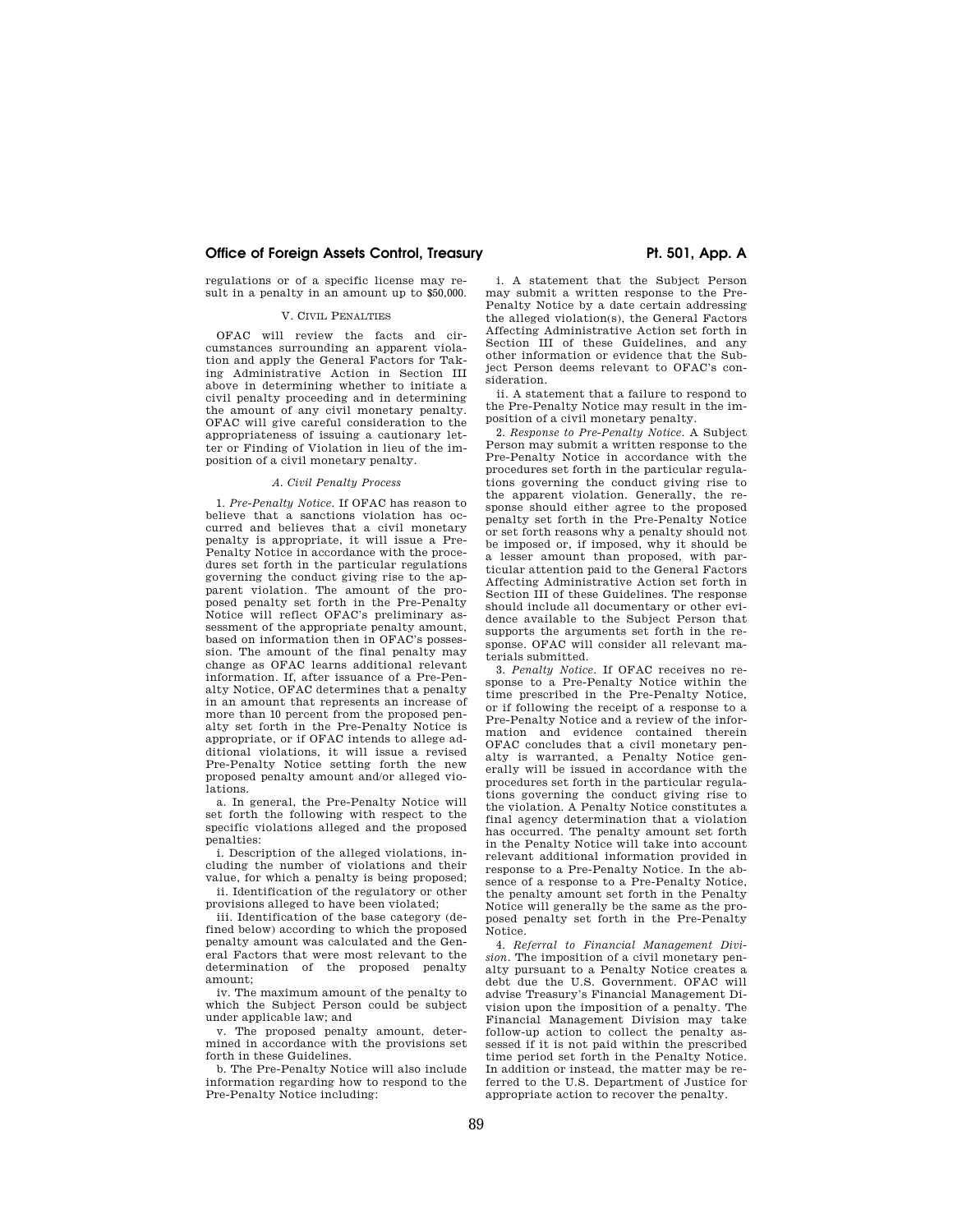5. *Final Agency Action.* The issuance of a Penalty Notice constitutes final agency action with respect to the violation(s) for which the penalty is assessed.

# *B. Amount of Civil Penalty*

1. *Egregious case.* In those cases in which a civil monetary penalty is deemed appropriate, OFAC will make a determination as to whether a case is deemed ''egregious'' for purposes of the base penalty calculation. This determination will be based on an analysis of the applicable General Factors. In making the egregiousness determination, OFAC generally will give substantial weight to General Factors A (''willful or reckless violation of law''), B (''awareness of conduct at issue''), C (''harm to sanctions program objectives'') and D (''individual characteristics''), with particular emphasis on General Factors A and B. A case will be considered an ''egregious case'' where the analysis of the applicable General Factors, with a focus on those General Factors identified above, indicates that the case represents a particularly serious violation of the law calling for a strong enforcement response. A determination that a case is ''egregious'' will be made by the Director or Deputy Director.

2. *Pre-Penalty Notice.* The penalty amount proposed in a Pre-Penalty Notice shall generally be calculated as follows, except that neither the base amount nor the proposed penalty will exceed the applicable statutory maximum amount: 6

# **Pt. 501, App. A 31 CFR Ch. V (7–1–10 Edition)**

## a. Base Category Calculation

i. In a non-egregious case, if the apparent violation is disclosed through a voluntary self-disclosure by the Subject Person, the base amount of the proposed civil penalty in the Pre-Penalty Notice shall be one-half of the transaction value, capped at a maximum base amount of \$125,000 per violation (except in the case of transactions subject to the Trading With the Enemy Act, in which case the base amount of the proposed civil penalty will be capped at the lesser of \$125,000 or one-half of the maximum statutory penalty under TWEA, which at the time of publication of these Guidelines equaled \$32,500 per violation).

ii. In a non-egregious case, if the apparent violation comes to OFAC's attention by means other than a voluntary self-disclosure, the base amount of the proposed civil penalty in the Pre-Penalty Notice shall be the ''applicable schedule amount,'' as defined above (capped at a maximum base amount of \$250,000 per violation, or, in the case of transactions subject to the Trading With the Enemy Act, capped at the lesser of \$250,000 or the maximum statutory penalty under TWEA, which at the time of publication of these Guidelines equaled a maximum of \$65,000 per violation).

iii. In an egregious case, if the apparent violation is disclosed through a voluntary self-disclosure by a Subject Person, the base amount of the proposed civil penalty in the Pre-Penalty Notice shall be one-half of the applicable statutory maximum penalty applicable to the violation.

iv. In an egregious case, if the apparent violation comes to OFAC's attention by means other than a voluntary self-disclosure, the base amount of the proposed civil penalty in the Pre-Penalty Notice shall be the applicable statutory maximum penalty amount applicable to the violation.

The following matrix represents the base amount of the proposed civil penalty for each category of violation:

<sup>6</sup>For apparent violations identified in the Cuba Penalty Schedule, 68 Fed. Reg. 4429 (Jan. 29, 2003), for which a civil monetary penalty has been deemed appropriate, the base penalty amount shall equal the amount set forth in the Schedule for such violation, except that the base penalty amount shall be reduced by 50% in cases of voluntary self-disclosure.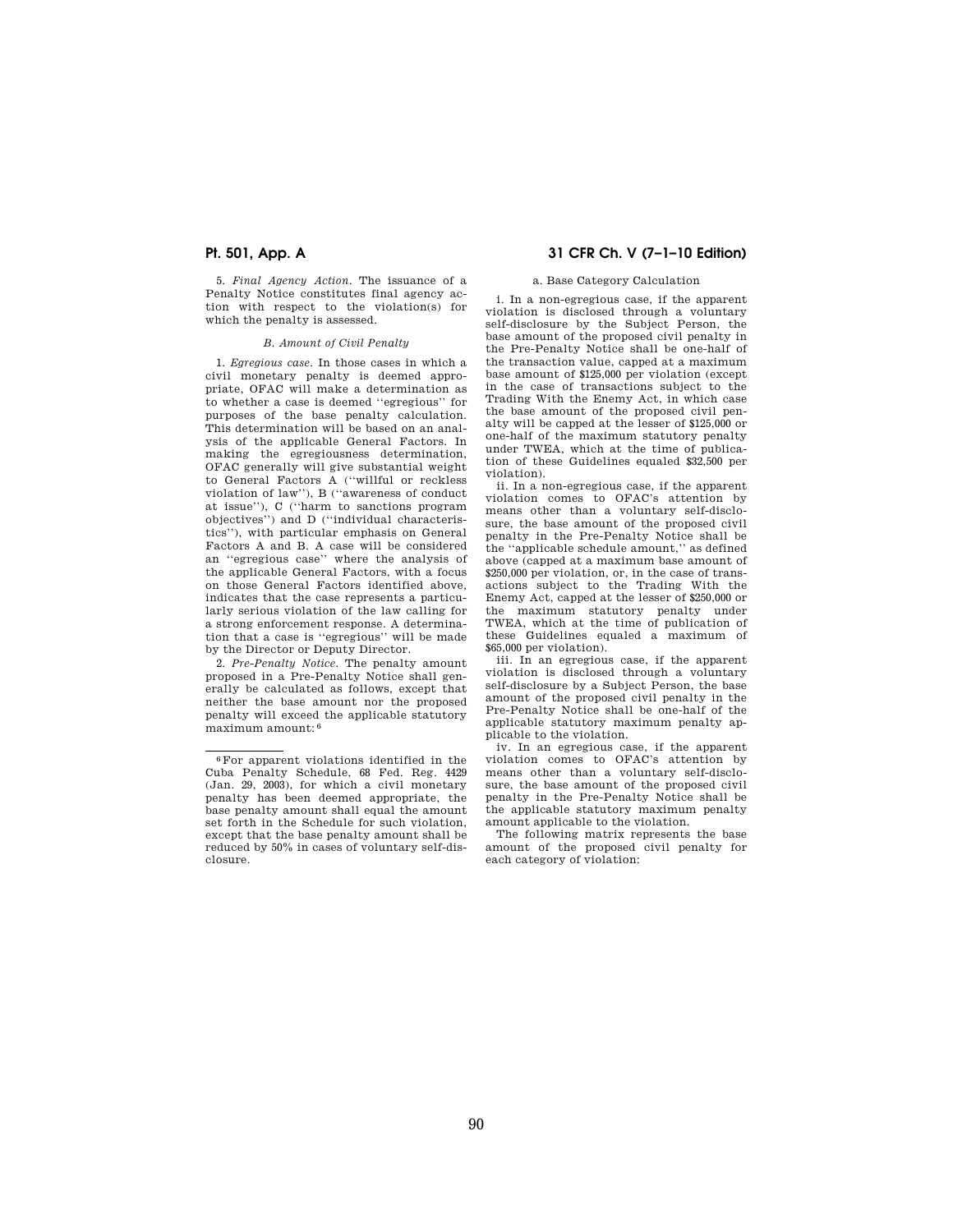# Office of Foreign Assets Control, Treasury **Primition Control** Pt. 501, App. A



Where the base penalty amount would otherwise exceed the statutory maximum civil

penalty amount applicable to an apparent violation, the base penalty amount shall

equal such applicable statutory maximum amount.

## b. Adjustment for Applicable Relevant General Factors

The base amount of the proposed civil penalty may be adjusted to reflect applicable General Factors for Administrative Action set forth in Section III of these Guidelines. Each factor may be considered mitigating or aggravating, resulting in a lower or higher proposed penalty amount. As a general matter, in those cases where the following General Factors are present, OFAC will adjust the base proposed penalty amount in the following manner:

i. In cases involving substantial cooperation with OFAC but no voluntary self-disclosure as defined herein, including cases in which an apparent violation is reported to OFAC by a third party but the Subject Person provides substantial additional information regarding the apparent violation and/or other related violations, the base penalty

amount generally will be reduced between 25 and 40 percent. Substantial cooperation in cases involving voluntary self-disclosure may also be considered as a further mitigating factor.

ii. In cases involving a Subject Person's first violation, the base penalty amount generally will be reduced up to 25 percent. An apparent violation generally will be considered a ''first violation'' if the Subject Person has not received a penalty notice or Finding of Violation from OFAC in the five years preceding the date of the transaction giving rise to the apparent violation. A group of substantially similar apparent violations addressed in a single Pre-Penalty Notice shall be considered as a single violation for purposes of this subsection. In those cases where a prior penalty notice or Finding of Violation within the preceding five years involved conduct of a substantially different nature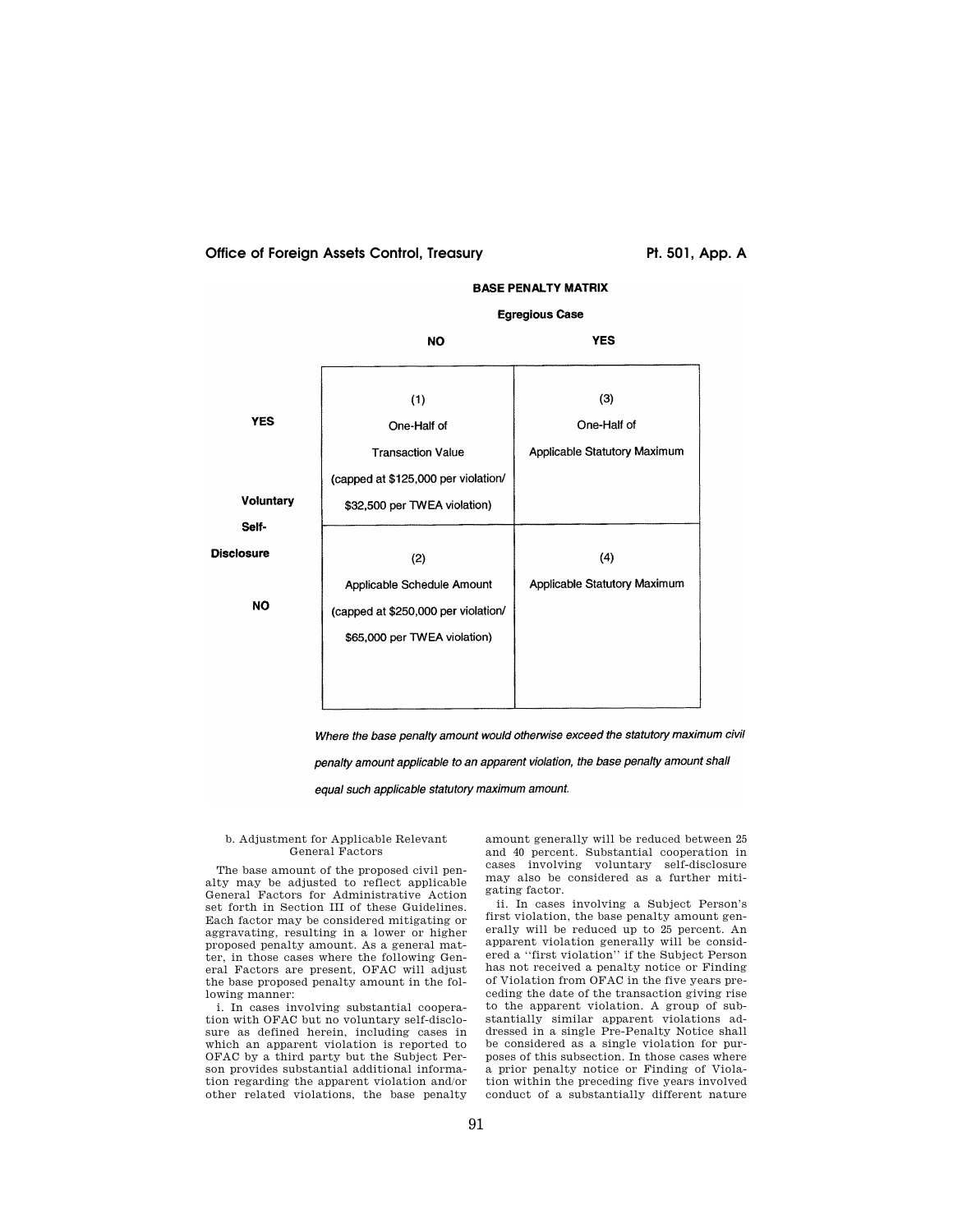from the apparent violation at issue, OFAC may consider the apparent violation at issue a ''first violation.'' In determining the extent of any mitigation for a first violation, OFAC may consider any prior OFAC enforcement action taken with respect to the Subject Person, including any cautionary, warning or evaluative letters issued, or any civil monetary settlements entered into with OFAC.

In all cases, the proposed penalty amount will not exceed the applicable statutory maximum.

In cases involving a large number of apparent violations, where the transaction value of all apparent violations is either unknown or would require a disproportionate allocation of resources to determine, OFAC may estimate or extrapolate the transaction value of the total universe of apparent violations in determining the amount of any proposed civil monetary penalty.

3. *Penalty Notice.* The amount of the proposed civil penalty in the Pre-Penalty Notice will be the presumptive starting point for calculation of the civil penalty amount in the Penalty Notice. OFAC may adjust the penalty amount in the Penalty Notice based on:

a. Evidence presented by the Subject Person in response to the Pre-Penalty Notice, or otherwise received by OFAC with respect to the underlying violation(s); and/or

b. Any modification resulting from further review and reconsideration by OFAC of the proposed civil monetary penalty in light of the General Factors for Administrative Action set forth in Section III above.

In no event will the amount of the civil monetary penalty in the Penalty Notice exceed the proposed penalty set forth in the Pre-Penalty Notice by more than 10 percent, or include additional alleged violations, unless a revised Pre-Penalty Notice has first been sent to the Subject Person as set forth above. In the event that OFAC determines upon further review that no penalty is appropriate, it will so inform the Subject Person in a no-action letter, a cautionary letter, or a Finding of Violation.

# **Pt. 501, App. A 31 CFR Ch. V (7–1–10 Edition)**

# *C. Settlements*

A settlement does not constitute a final agency determination that a violation has occurred.

1. *Settlement Process.* Settlement discussions may be initiated by OFAC, the Subject Person or the Subject Person's authorized representative. Settlements generally will be negotiated in accordance with the principles set forth in these Guidelines with respect to appropriate penalty amounts. OFAC may condition the entry into or continuation of settlement negotiations on the execution of a tolling agreement with respect to the statute of limitations.

2. *Settlement Prior to Issuance of Pre-Penalty Notice.* Where settlement discussions occur prior to the issuance of a Pre-Penalty Notice, the Subject Person may request in writing that OFAC withhold issuance of a Pre-Penalty Notice pending the conclusion of settlement discussions. OFAC will generally agree to such a request as long as settlement discussions are continuing in good faith and the statute of limitations is not at risk of expiring.

3. *Settlement Following Issuance of Pre-Penalty Notice.* If a matter is settled after a Pre-Penalty Notice has been issued, but before a final Penalty Notice is issued, OFAC will not make a final determination as to whether a sanctions violation has occurred. In the event no settlement is reached, the period specified for written response to the Pre-Penalty Notice remains in effect unless additional time is granted by OFAC.

4. *Settlements of Multiple Apparent Violations.* A settlement initiated for one apparent violation may also involve a comprehensive or global settlement of multiple apparent violations covered by other Pre-Penalty Notices, apparent violations for which a Pre-Penalty Notice has not yet been issued by OFAC, or previously unknown apparent violations reported to OFAC during the pendency of an investigation of an apparent violation.

### ANNEX

The following matrix can be used by financial institutions to evaluate their compliance programs: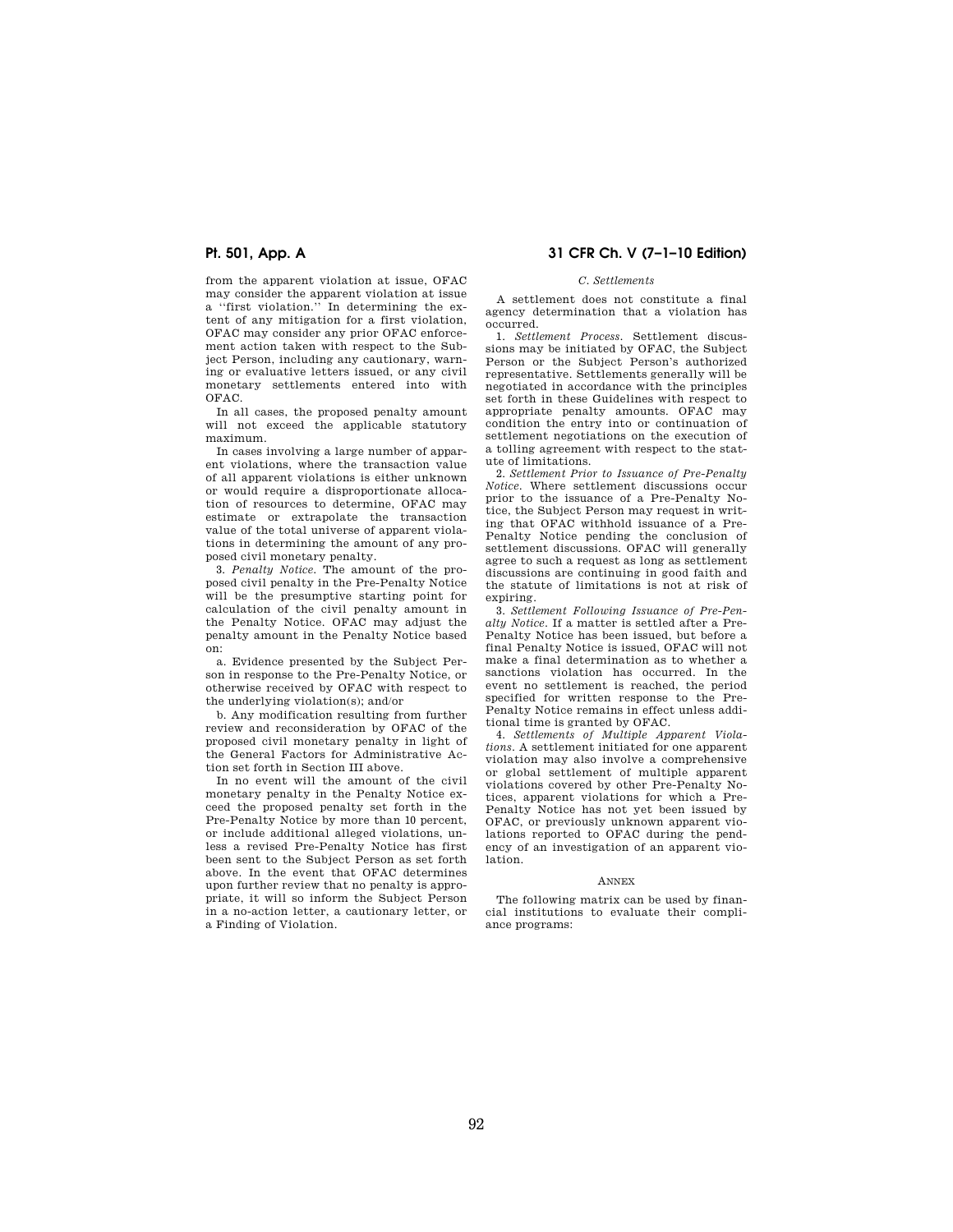| ŠΜ                                                                                                                                                                                                                                                            | Moderate                                                                                                                                                                                                                                                               | high                                                                                                                                                                                                      |
|---------------------------------------------------------------------------------------------------------------------------------------------------------------------------------------------------------------------------------------------------------------|------------------------------------------------------------------------------------------------------------------------------------------------------------------------------------------------------------------------------------------------------------------------|-----------------------------------------------------------------------------------------------------------------------------------------------------------------------------------------------------------|
| Stable, well-known customer base in a localized environment                                                                                                                                                                                                   | Customer base changing due to branching, merger, or acqui-<br>sition in the domestic market                                                                                                                                                                            | A large, fluctuating client base in an international environ-<br>ment                                                                                                                                     |
| Few high-risk customers; these may include nonresident<br>aliens, foreign customers (including accounts with U.S.<br>powers of attorney), and foreign commercial customers.                                                                                   |                                                                                                                                                                                                                                                                        | A large number of high-risk customers.                                                                                                                                                                    |
| No overseas branches and no correspondent accounts with<br>foreign banks.                                                                                                                                                                                     | Overseas branches or correspondent accounts with foreign<br>banks.                                                                                                                                                                                                     | Overseas branches or multiple correspondent accounts with<br>foreign banks.                                                                                                                               |
| Vo electronic services (e.g., e-banking) offered, or products<br>available are purely informational or non-transactional                                                                                                                                      | The institution offers limited electronic (e.g., e-banking) prod-<br>ucts and services.                                                                                                                                                                                | The institution offers a wide array of electronic (e.g., e-bank-<br>ing) products and services (i.e., account transfers, e-bill<br>payment, or accounts opened via the Internet)                          |
| Limited number of funds transfers for customers and non-<br>customers, limited third-party transactions, and no inter-<br>national funds transfers.                                                                                                           | A moderate number of funds transfers, mostly for customers.<br>Possibly, a few international funds transfers from personal<br>or business accounts.                                                                                                                    | high number of customer and non-customer funds trans-<br>fers, including international funds transfers.<br>⋖                                                                                              |
| Vo other types of international transactions, such as trade fi-<br>nance, cross-border ACH, and management of sovereign<br>debt.                                                                                                                              | Limited other types of international transactions                                                                                                                                                                                                                      | A high number of other types of international transactions.                                                                                                                                               |
| Vo history of OFAC actions. No evidence of apparent viola-<br>tion or circumstances that might lead to a violation.                                                                                                                                           | A small number of recent actions (i.e., actions within the last<br>money penalties, with evidence that the institution ad-<br>five years) by OFAC, including notice letters, or civil<br>dressed the issues and is not at risk of similar violations in<br>the future. | Multiple recent actions by OFAC, where the institution has<br>not addressed the issues, thus leading to an increased risk<br>of the institution undertaking similar violations in the future.             |
| Management has fully assessed the institution's level of risk<br>based on its customer base and product lines. This under-<br>standing of risk and strong commitment to OFAC compli-<br>ance is satisfactorily communicated throughout the organi-<br>zation. | Management exhibits a reasonable understanding of the key<br>aspects of OFAC compliance and its commitment is gen-<br>erally clear and satisfactorily communicated throughout the<br>organization, but it may lack a program appropriately tai-<br>lored to risk.      | Management does not understand, or has chosen to ignore,<br>key aspects of OFAC compliance risk. The importance of<br>compliance is not emphasized or communicated through-<br>out the organization.      |
| he board of directors, or board committee, has approved an<br>controls, and information systems that are ade-<br>quate, and consistent with the institution's OFAC risk pro-<br>OFAC compliance program that includes policies, proce-<br>dures,              | The board has approved an OFAC compliance program that<br>includes most of the appropriate policies, procedures, con-<br>trols, and information systems necessary to ensure compli-<br>ance, but some weaknesses are noted.                                            | or policies, procedures, controls, and information systems<br>The board has not approved an OFAC compliance program,<br>are significantly deficient                                                       |
| Staffing levels appear adequate to properly execute the<br>OFAC compliance program.                                                                                                                                                                           | Staffing levels appear generally adequate, but some defi-<br>ciencies are noted.                                                                                                                                                                                       | Management has failed to provide appropriate staffing levels<br>to handle workload.                                                                                                                       |
| Authority and accountability for OFAC compliance are clearly<br>defined and enforced, including the designation of a quali-<br>ied OFAC officer                                                                                                               | Authority and accountability are defined, but some refine-<br>ments are needed. A qualified OFAC officer has been des-<br>gnated.                                                                                                                                      | qualified one, has been appointed. The role of the OFAC<br>clearly established. No OFAC compliance officer, or an un-<br>Authority and accountability for compliance have not been<br>officer is unclear. |
| Fraining is appropriate and effective based on the institution's<br>essary up-to-date information and resources to ensure<br>risk profile, covers applicable personnel, and provides nec-                                                                     | Training is conducted and management provides adequate<br>resources given the risk profile of the organization; how-<br>ever, some areas are not covered within the training pro-                                                                                      | Training is sporadic and does not cover important regulatory<br>and risk areas or is nonexistent.                                                                                                         |
| The institution employs strong quality control methods                                                                                                                                                                                                        | The institution employs limited quality control methods  The institution does not employ quality control methods.                                                                                                                                                      |                                                                                                                                                                                                           |

# OFAC RISK OFAC RISK MATRIX

# Office of Foreign Assets Control, Treasury **Pt. 501, App. A**